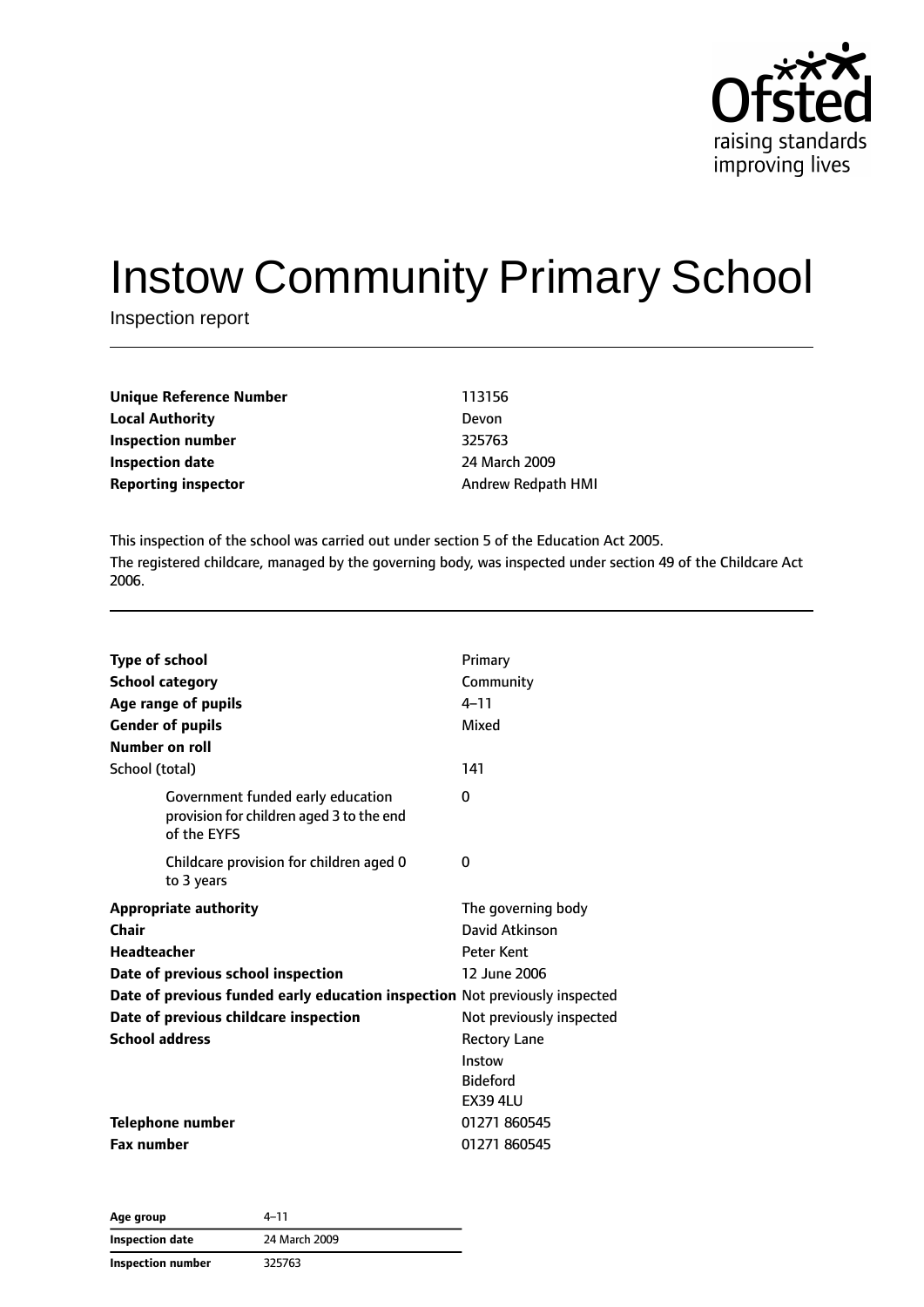.

<sup>©</sup> Crown copyright 2009

Website: www.ofsted.gov.uk

This document may be reproduced in whole or in part for non-commercial educational purposes, provided that the information quoted is reproduced without adaptation and the source and date of publication are stated.

Further copies of this report are obtainable from the school. Under the Education Act 2005, the school must provide a copy of this report free of charge to certain categories of people. A charge not exceeding the full cost of reproduction may be made for any other copies supplied.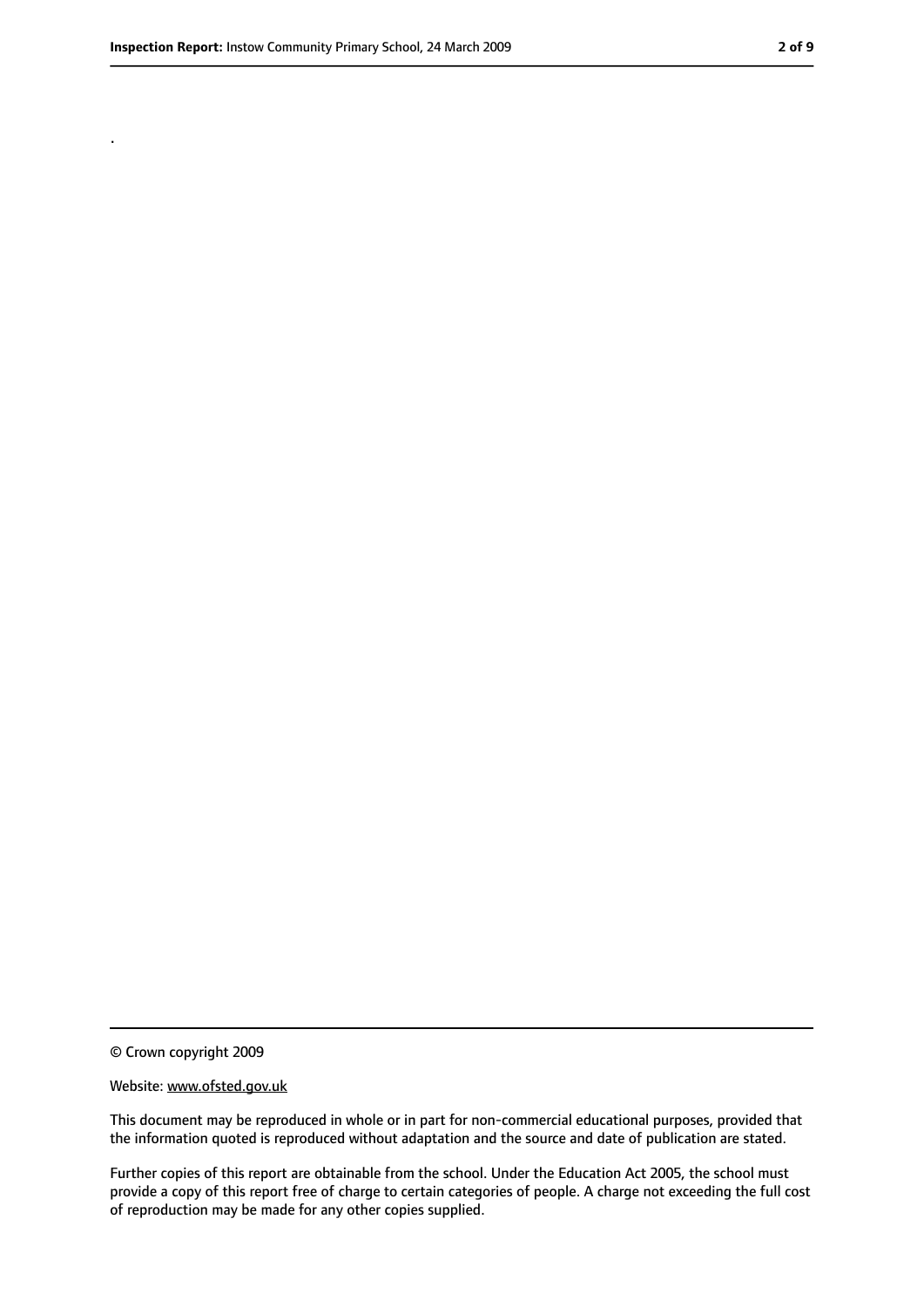# **Introduction**

The inspection was carried out by one of Her Majesty's Inspectors and one Additional Inspector, who evaluated the overall effectiveness of the school and investigated the following issues:

- Achievement and standards, particularly in relation to pupils in Years 1 and 2.
- The use of assessment information to check pupils' progress and to let them know what they need to do to improve.
- The quality of the curriculum.
- The school's promotion of community cohesion and pupils' knowledge of different religious and cultural traditions in modern Britain.

Evidence was gathered from the school'sself-evaluation, policies and other documents, national published assessment data and the school's assessment records, lesson observations, discussions with pupils, staff and governors, and views expressed in parental questionnaires. Other aspects of the school's work were not investigated in detail but the inspectors found no evidence to suggest that the school's own assessments, as given in its self-evaluation, were not justified, and these have been included where appropriate in this report.

### **Description of the school**

Instow Community Primary School is a small school located on the outskirts of the coastal village of Instow, near Bideford in North Devon. Almost all pupils are of White British heritage and virtually all speak English as their home language. The proportion of pupils with learning difficulties and/or disabilities is in line with the national average. The proportion entitled to free school meals is much lower than average. The school's Early Years Foundation Stage consists of one mixed Reception and Year 1 class. The school has been seeking to improve its accommodation for several years.

### **Key for inspection grades**

| Grade 1 | Outstanding  |
|---------|--------------|
| Grade 2 | Good         |
| Grade 3 | Satisfactory |
| Grade 4 | Inadequate   |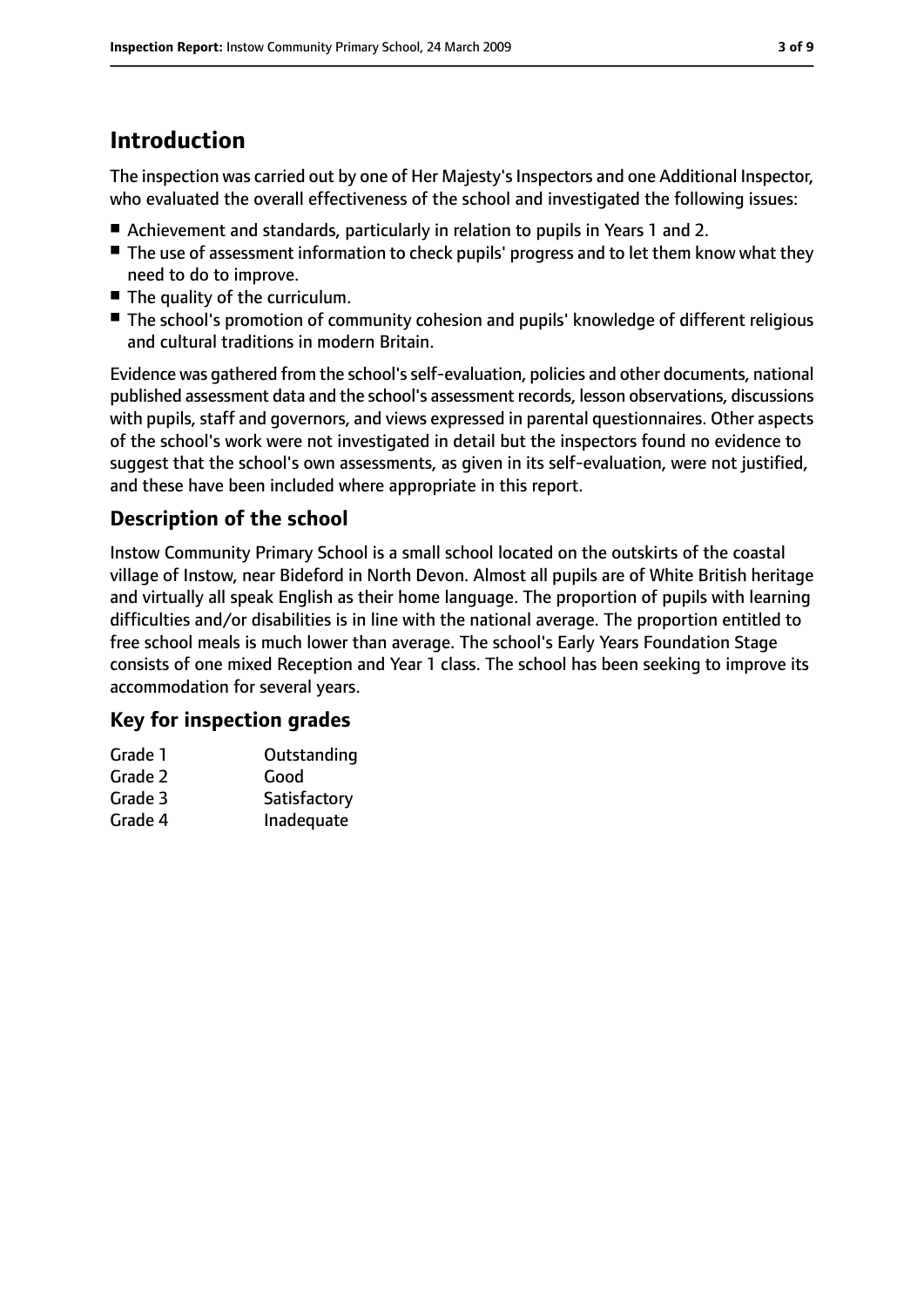### **Overall effectiveness of the school**

#### **Grade: 2**

Instow Community Primary School provides a good quality of education. It is an exciting and busy school where pupils really enjoy learning. In the words of one pupil, 'It's fun but hard working.' It is also a warm and friendly school where all pupils are encouraged to join in. The excellent curriculum is extended by an impressive range of after-school clubs, trips and visits. Pupils are rightly proud of their school and what it offers. They report, 'There's lots you can do,' and 'It's a small school but it doesn't mean we don't get to do things!'

Pupils make good progress and achieve well. Children join the school with skills and understanding that are at or slightly above the levels expected for their age. They settle well in the Reception class and by the end of Year 2, they reach standards which are generally above the national average. By the end of Year 6, standards are consistently above average, with a high proportion of pupils reaching the higher levels in national tests in English, mathematics and science. The school is particularly successful in raising the achievement of pupils who are at risk of falling behind or who have learning difficulties and/or disabilities. An excellent programme of early intervention ensures that almost all pupils leave school having reached the expected standard for their age in all subjects.

Pupils' personal development is outstanding and their behaviour is excellent. Opportunities to participate in the life of the school and wider community, and the focus on developing speaking and listening skills in lessons, help pupils to grow in self-confidence and to become effective communicators. Pupils speak confidently about their role on the school council and how it has made a difference, for example by improving playground equipment or raising funds for charity. The provision of nutritious food, tending of the school garden, and a wide range of sporting activities including cross-country running, netball, tag rugby and daily warm-up exercises, ensure pupils lead very healthy lifestyles. Pupils report they feel very safe and secure in school and are very sensible when using equipment. Whilst pupils learn much about the global community and their own local culture and traditions, their knowledge of the diverse religions and cultures in modern Britain is less developed.

Teaching is good. As one parent commented, 'Topics are taught imaginatively and enthusiastically.' A good example seen during the inspection was a history topic on the Second World War, which culminated in an impressive drama presentation. Lessons are carefully structured, with thoughtful questioning to check pupils understand their task. This is particularly successful in engaging lower attaining pupils and raising their achievement. The detail in marking and the presentation of pupils' work vary between classes, and suggested corrections are not always followed up.

The school provides a very caring environment. In the words of one parent, 'It is like an extended family where every pupil is known on an individual basis.' The school has robust procedures for safeguarding pupils. Academic guidance has improved since the last inspection, although the school is still developing this aspect of its work. Pupils generally understand how they can improve their work and, in some subjects, they are usefully involved in assessing their learning. The school has established excellent links with parents and the local community which are very effective in enriching the curriculum and promoting pupils' enjoyment of school. These include visiting artists and musicians, and the school has received the Gold Artsmark in recognition of this work. Parents hold overwhelmingly positive views of the school. They are particularly pleased with the high quality of leadership provided by the headteacher and how he has built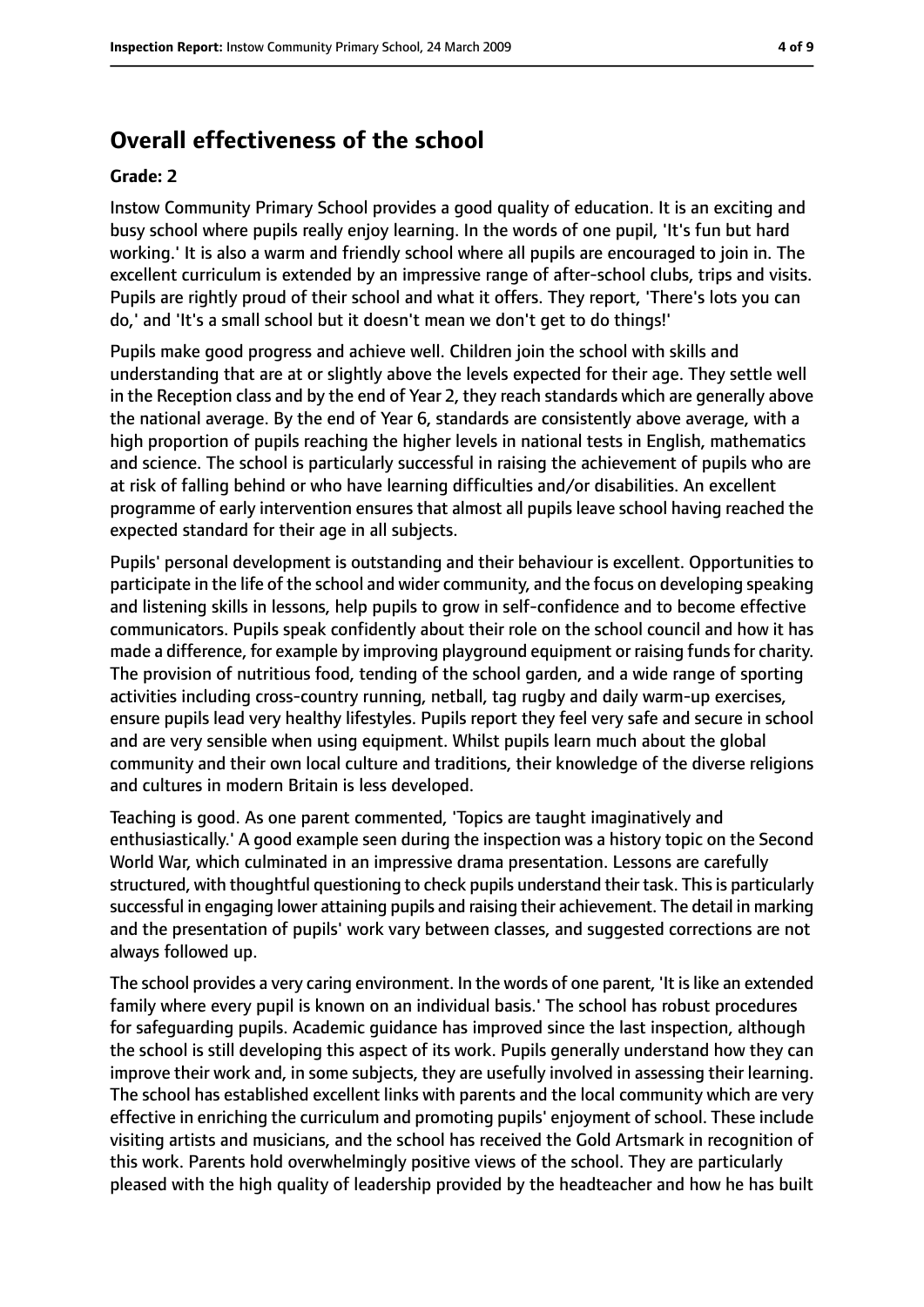a dedicated team of teachers and support staff. As one noted, 'The school has been lucky to have an excellent headteacher who is passionate about his school and its pupils.' Parents are rightly concerned about the school's accommodation. Staff are very creative in using available space, although the cramped accommodation has a limiting effect on teaching and learning. For example, movement in some classes is difficult and limits the teacher's choice of activities, and temporary dividers between rooms allow noise to interrupt pupils' concentration.

Since the last inspection, the school has improved arrangements for evaluating its performance and senior leaders have an accurate view of the school's strengths and areas for development. A good system for tracking pupils' progress and setting challenging targets has been introduced, and it is being developed further to monitor pupils' progress in more detail. The governing body has undergone several recent changes in personnel. Governors are very supportive of the school and are developing rapidly their ability to challenge and hold the school to account. Improvements since the last inspection and the school's effective use of resources demonstrate that the school has a good capacity for further improvement.

### **Effectiveness of the Early Years Foundation Stage**

#### **Grade: 2**

Children make a good start to their education. They work in a caring and stimulating environment where experienced staff have high expectations of what children can achieve. Children make good progress during their first year of school, particularly in linking letters and sounds and developing their early writing skills. They develop well as individuals and show consideration for each other. The outside environment is especially attractive and contains a good range of equipment which enables children to develop their own play. A significant group of children in the current Reception year entered with weaker skills in personal and social education than have been typical in the past. Sometimes, learning activities for these children are directed too closely by adults and opportunities are missed for children to initiate learning and thereby develop their independence and social skills. The Early Years Foundation Stage is well managed and all staff play an active part in developing a varied and high quality provision. Good links have been established with local pre-school groups and parents to ensure children settle in well. Thorough procedures are in place to ensure the welfare and happiness of the children.

### **What the school should do to improve further**

- Provide greater opportunities for children in Reception to initiate learning and to further develop their independence and social skills.
- Promote a greater understanding of the wider British community by encouraging pupils to learn more about the diverse ethnic groups and religious beliefs.
- Continue working with the local authority to improve the accommodation so it is more effective in supporting teaching and learning.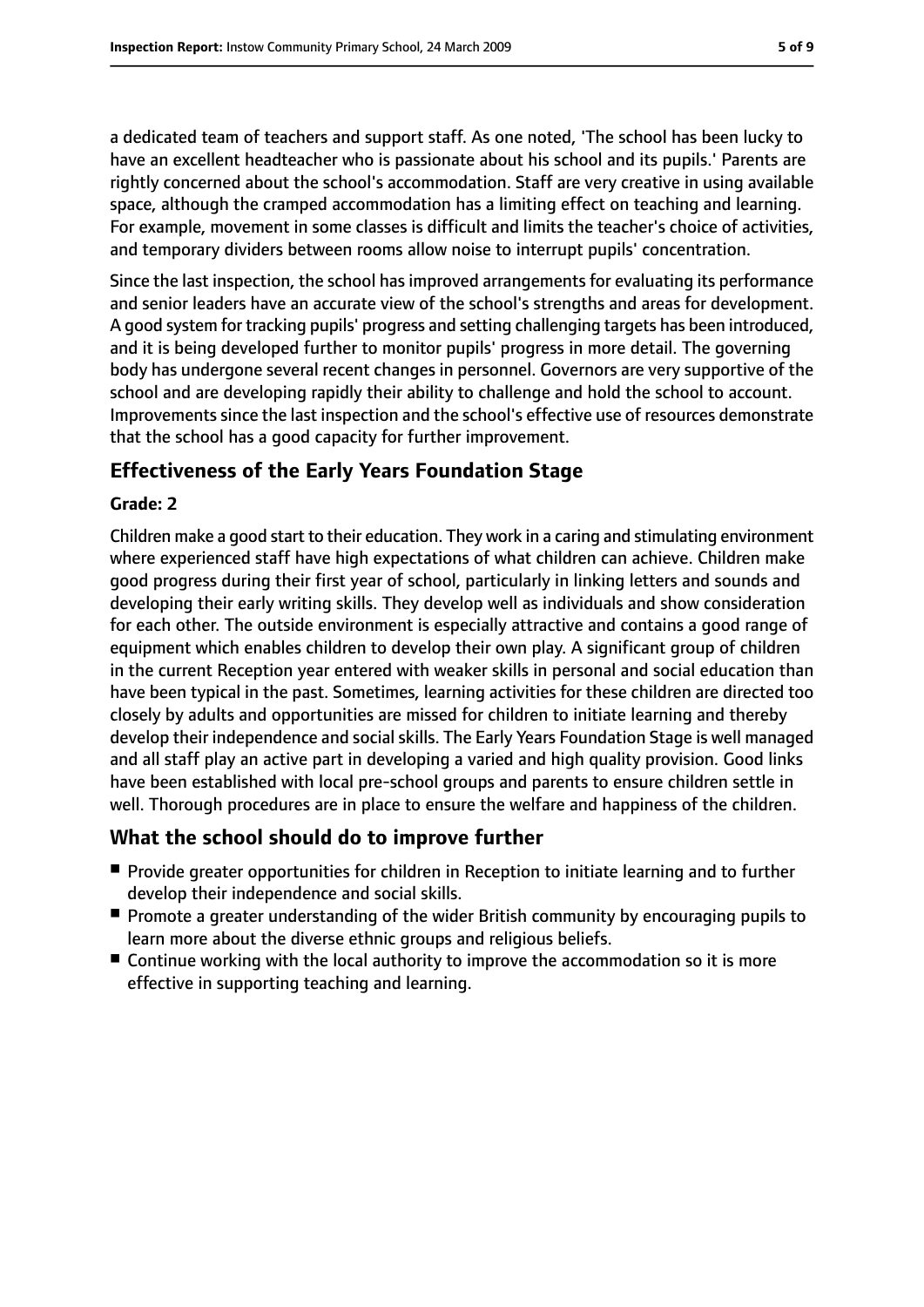**Any complaints about the inspection or the report should be made following the procedures set out in the guidance 'Complaints about school inspection', which is available from Ofsted's website: www.ofsted.gov.uk.**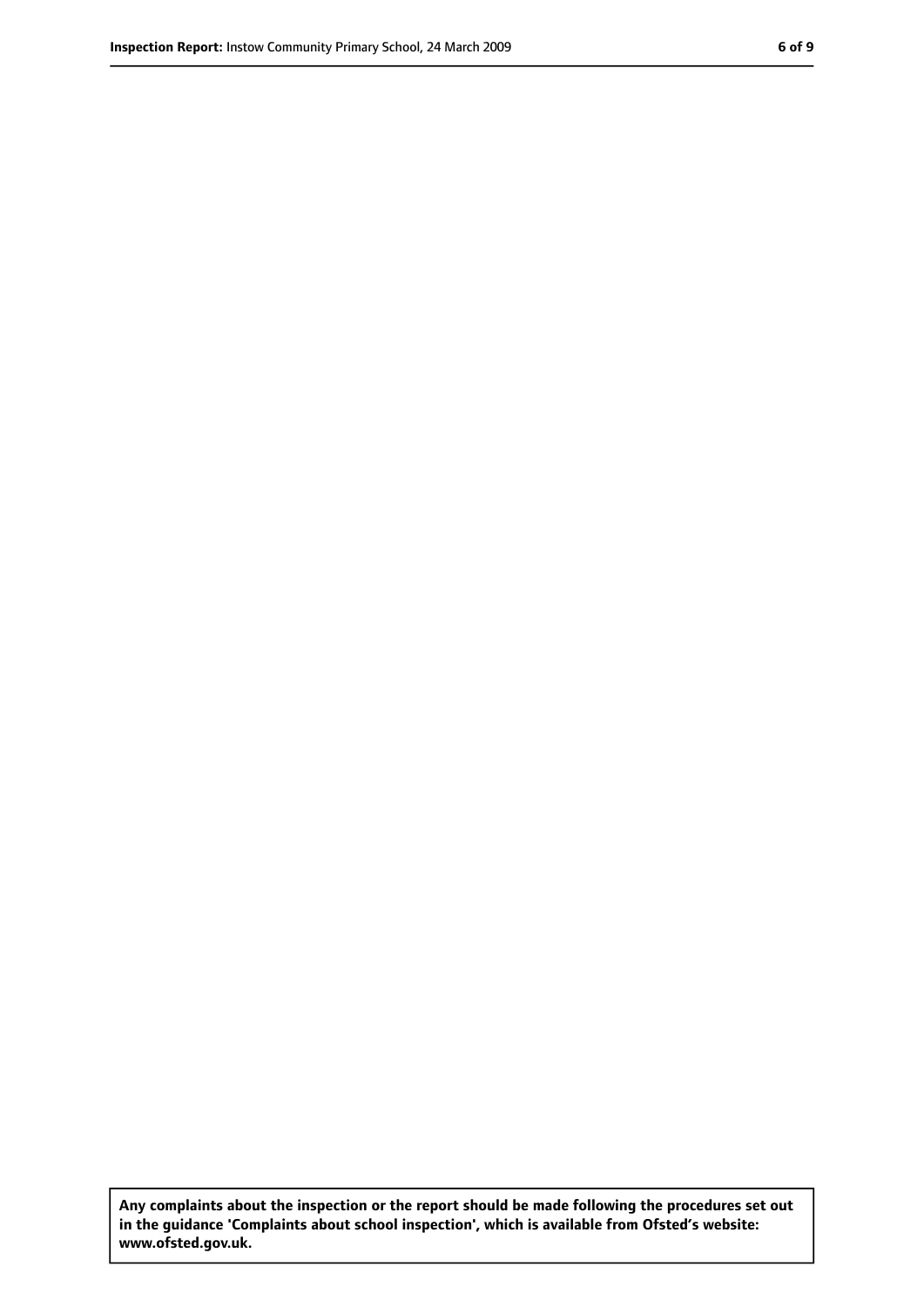# **Inspection judgements**

| Key to judgements: grade 1 is outstanding, grade 2 good, grade 3 satisfactory, and | School  |
|------------------------------------------------------------------------------------|---------|
| arade 4 inadequate                                                                 | Overall |

### **Overall effectiveness**

| How effective, efficient and inclusive is the provision of<br>education, integrated care and any extended services in meeting the<br>needs of learners? |     |
|---------------------------------------------------------------------------------------------------------------------------------------------------------|-----|
| Effective steps have been taken to promote improvement since the last<br>inspection                                                                     | Yes |
| How well does the school work in partnership with others to promote learners'<br>well being?                                                            |     |
| The capacity to make any necessary improvements                                                                                                         |     |

### **Effectiveness of the Early Years Foundation Stage**

| How effective is the provision in meeting the needs of children in the<br><b>EYFS?</b>       |  |
|----------------------------------------------------------------------------------------------|--|
| How well do children in the EYFS achieve?                                                    |  |
| How good are the overall personal development and well-being of the children<br>in the EYFS? |  |
| How effectively are children in the EYFS helped to learn and develop?                        |  |
| How effectively is the welfare of children in the EYFS promoted?                             |  |
| How effectively is provision in the EYFS led and managed?                                    |  |

### **Achievement and standards**

| How well do learners achieve?                                                                               |  |
|-------------------------------------------------------------------------------------------------------------|--|
| The standards <sup>1</sup> reached by learners                                                              |  |
| How well learners make progress, taking account of any significant variations<br>between groups of learners |  |
| How well learners with learning difficulties and/or disabilities make progress                              |  |

<sup>&</sup>lt;sup>1</sup>Grade 1 - Exceptionally and consistently high; Grade 2 - Generally above average with none significantly below average; Grade 3 - Broadly average to below average; Grade 4 - Exceptionally low.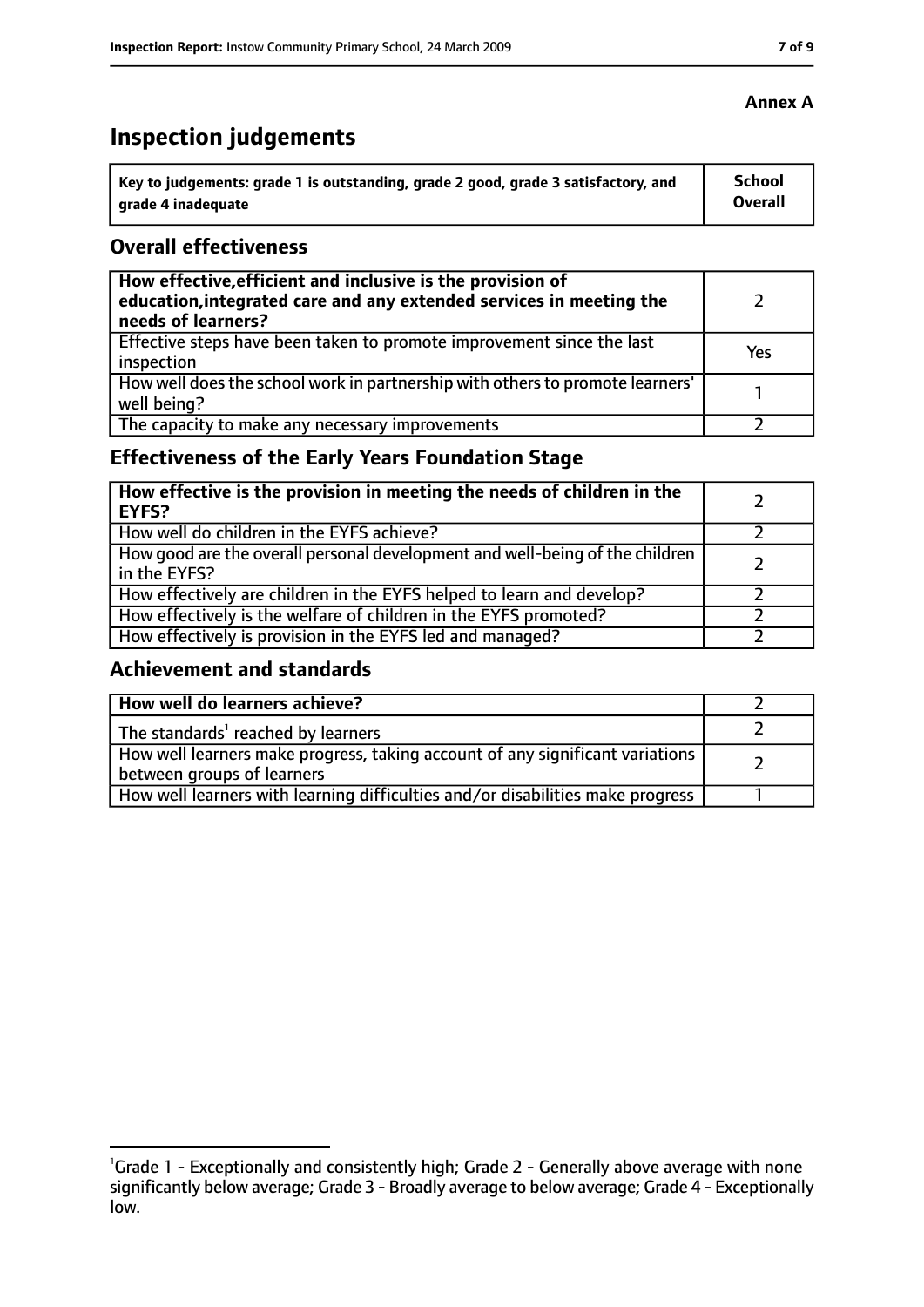### **Personal development and well-being**

| How good are the overall personal development and well-being of the<br>learners?                                 |  |
|------------------------------------------------------------------------------------------------------------------|--|
| The extent of learners' spiritual, moral, social and cultural development                                        |  |
| The extent to which learners adopt healthy lifestyles                                                            |  |
| The extent to which learners adopt safe practices                                                                |  |
| The extent to which learners enjoy their education                                                               |  |
| The attendance of learners                                                                                       |  |
| The behaviour of learners                                                                                        |  |
| The extent to which learners make a positive contribution to the community                                       |  |
| How well learners develop workplace and other skills that will contribute to<br>their future economic well-being |  |

## **The quality of provision**

| How effective are teaching and learning in meeting the full range of<br>learners' needs?              |  |
|-------------------------------------------------------------------------------------------------------|--|
| How well do the curriculum and other activities meet the range of needs and<br>interests of learners? |  |
| How well are learners cared for, quided and supported?                                                |  |

### **Leadership and management**

| How effective are leadership and management in raising achievement<br>and supporting all learners?                                              |     |
|-------------------------------------------------------------------------------------------------------------------------------------------------|-----|
| How effectively leaders and managers at all levels set clear direction leading<br>to improvement and promote high quality of care and education |     |
| How effectively leaders and managers use challenging targets to raise standards                                                                 |     |
| The effectiveness of the school's self-evaluation                                                                                               |     |
| How well equality of opportunity is promoted and discrimination eliminated                                                                      |     |
| How well does the school contribute to community cohesion?                                                                                      | 3   |
| How effectively and efficiently resources, including staff, are deployed to<br>achieve value for money                                          |     |
| The extent to which governors and other supervisory boards discharge their<br>responsibilities                                                  |     |
| Do procedures for safeguarding learners meet current government<br>requirements?                                                                | Yes |
| Does this school require special measures?                                                                                                      | No  |
| Does this school require a notice to improve?                                                                                                   | No  |